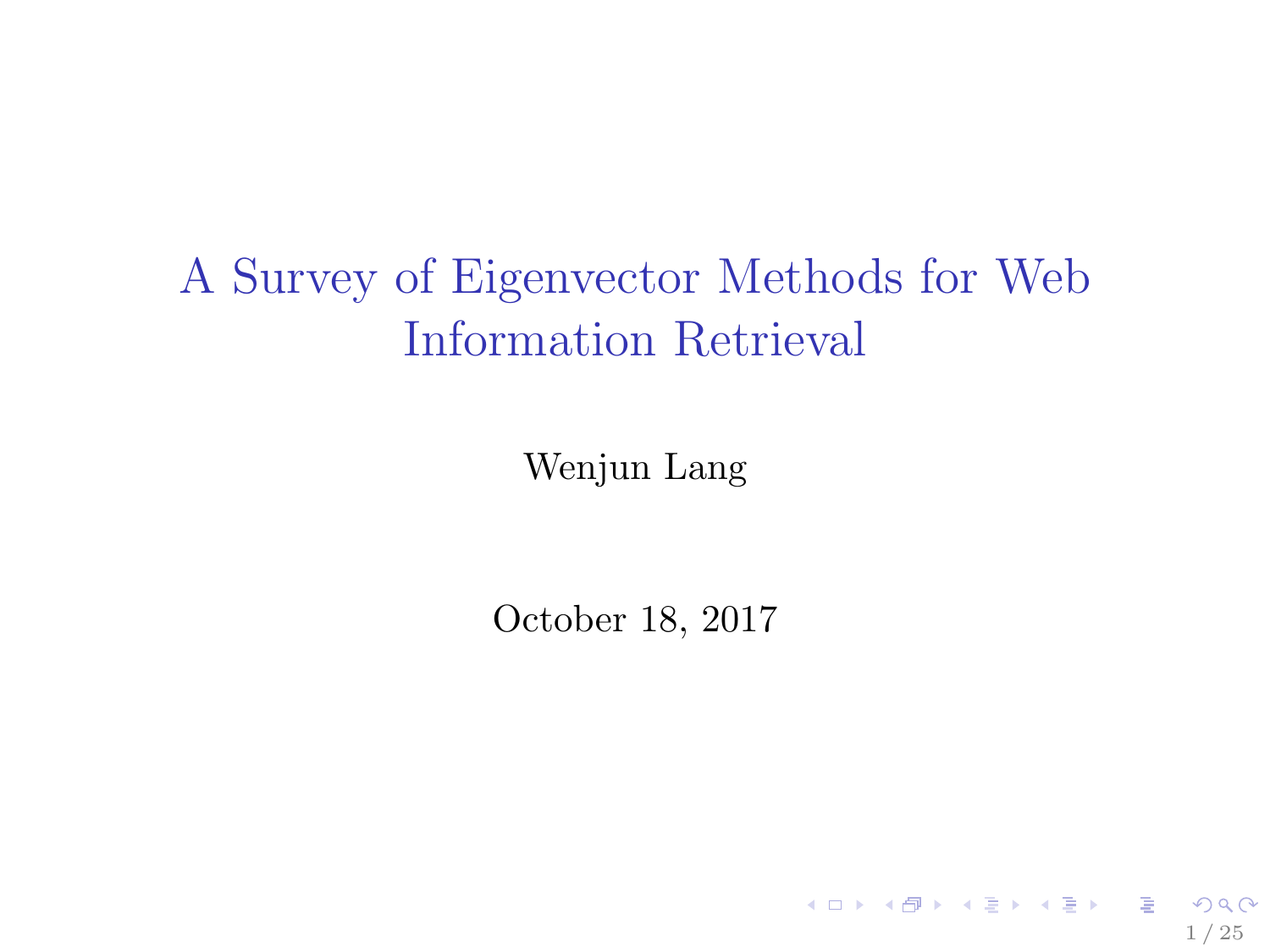## Information Retrieval

 $\triangleright$  Small Document Information Retrieval.

2 / 25

K ロ ▶ K 個 ▶ K 할 ▶ K 할 ▶ 이 할 → 900

 $\triangleright$  Web information retrieval.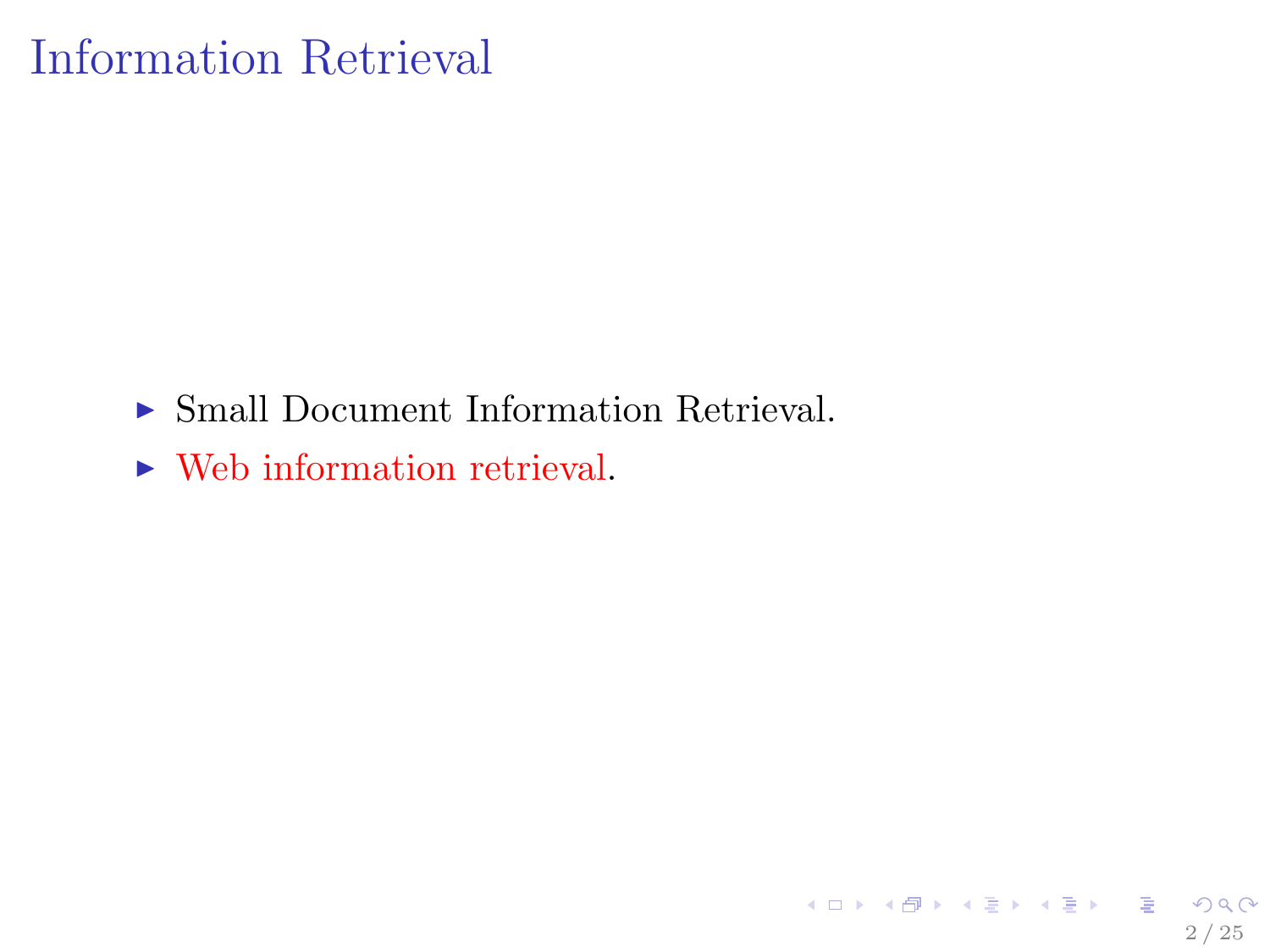## Small Document Information Retrieval

#### **Jane Smith**

Address Line 1 Address Line 2, City, State Zip \* (212) 256-1414 \* jane.smith@gmail.com

#### **CAREER OBJECTIVE**

Administrative Assistant with 6+ years of experience working directly for the President of aM Inc., a Fortune 500 company. Possesses impeccable written and verbal communication skills and excellent interpersonal skills.

#### **CORE COMPETENCIES**

- · Customer Service
- · Cost Efficient
- Detailed and Organized
- · Supplier Relationship

#### PROFESSIONAL EXPERIENCE

#### 3M INC., New York, NY

Administrative Assistant, Apr 2006 - present

- ÷ Read and analyze incoming memos, submissions, and reports to determine their significance and plan their distribution
- Conduct research, compile data, and prepare papers for consideration and presentation by executives, committees and boards of directors.
- Coordinate and direct office services, such as records, departmental finances, budget preparation, personnel issues, and housekeeping, to aid executives.
- Prepare invoices, reports, memos, letters, financial statements and other documents, using word processing, spreadsheet, database, or presentation software.

#### FLORIDA DEPARTMENT OF SOCIAL SERVICES, Orlando, FL

Rehabilitation Counselor, Aug 2004 - May 2006

- Confer with clients to discuss their options and goals so that rehabilitation programs and plans for accessing needed services can be developed.
- . Prepare and maintain records and case files, including documentation such as clients' personal and eligibility information, services provided, narratives of client contacts, and relevant correspondence.
- Develop and maintain relationships with community referral sources, such as schools and community groups.
- Analyze information from interviews, educational and medical records, consultation with other professionals, and ۰. diagnostic evaluations to assess clients' abilities, needs, and eligibility for services.

#### **EDUCATION**

#### FLORIDA STATE UNIVERSITY, Orlando, FL

- Bachelor of Art in English, May 2004
- $-$  GPA: 3.3/4.0
- $\cdot$ Published in school's newspaper editorial
- $\sim$ Summer Internship for the New York Times

#### ADDITIONAL SKILLS

- Proficient in Microsoft Office and Adobe Illustrator CSs.
- **Bilingual Spanish and English**
- · Certified CPR and First Aid

#### **AWARDS AND HONORS**

- Employee of the Month for 3 consecutive months in H&M
- . Won the "Writer's Digest" 2002 Award
- . Awarded an employee travel award due to "Performance Excellence" 2 years in a row through 2M Inc.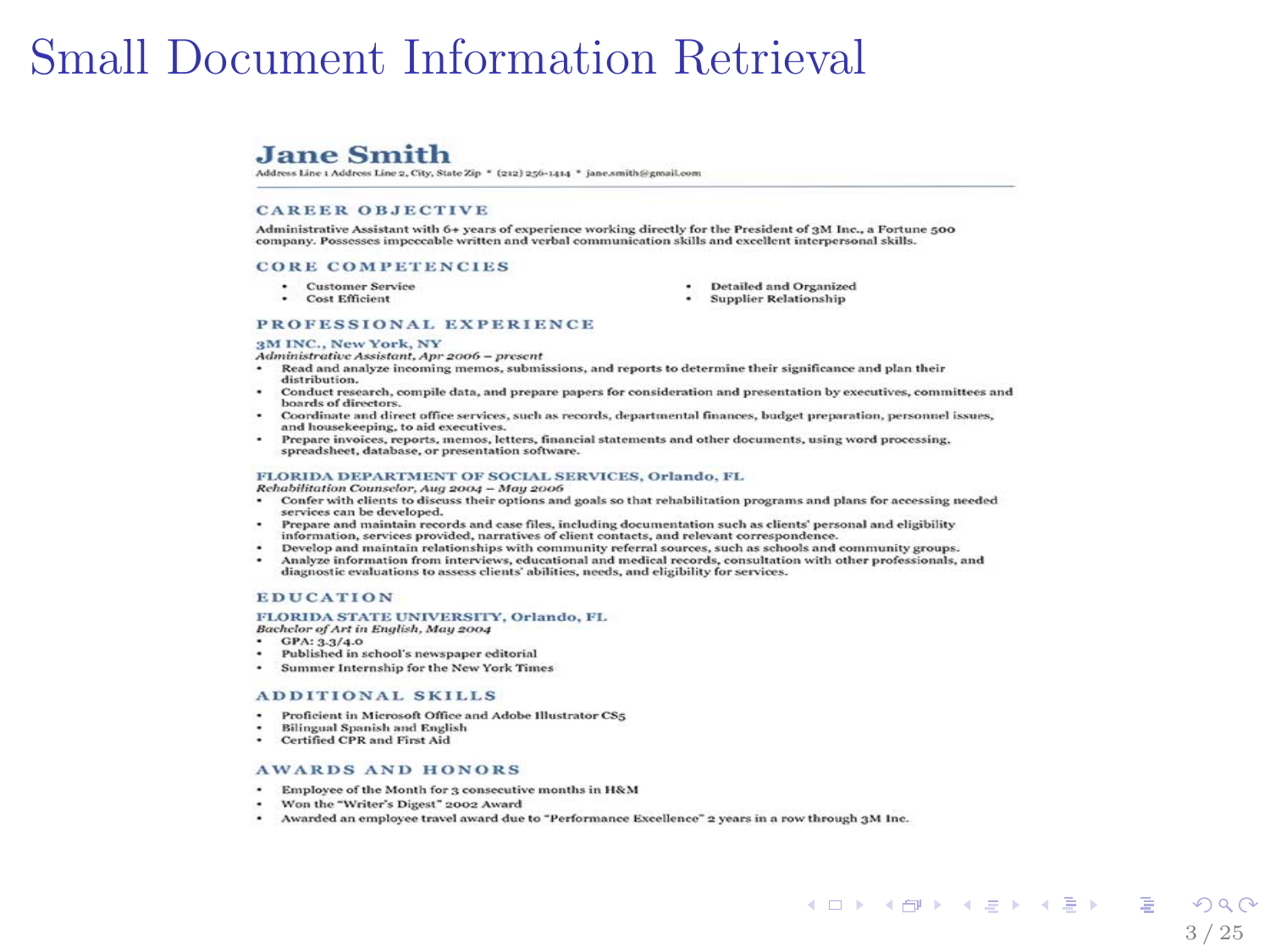## Web Information Retrieval



iPhone X - Apple Ed www.atcle.com/ Say hello to the future. Pre-order October 27. Al-New Design - TrueDepth Camera - Face ID Models and Pricing - Phone Upgrade Program

#### Top stories



 $\rightarrow$  More for iphone x

#### iPhone X - Apple

#### https://www.apple.com/iphone-x/ =

Phone X features a new all-screen design. Face ID, which makes your face your password. And the most powerful and smartest chip ever in a smartphone.

#### Buv iPhone X - Apple

https://www.apple.com > iPhone > iPhone X \* \$999.00 to \$1.149.00

If you're part of the iPhone Upgrade Program, you may be eligible for a new iPhone. Find out now. IPhone X is coming. Pre-order yours starting at 1201 a.m. ...

#### Apple iPhone X

The Accle iPhone X is a new smartphone from Apple that was announced on September 12th and will be available for order on October 27th. The iPhone X will feature an all-glass design with 5.8" Super Retina clisplay, the A11 Blonic chip with

Neural Engine, Oi wireless charging and an improved rear camera with dual cotical image stabilization. iPhone X delivers a new way for customers to unlock, authenticate and pay using Face ID, enabled by the new TrueDeath camera. Learn more at Accle

Release Date: October 27, 2017

Price: Starting at \$599

Storage Capacity: 64 GB, 256 GB

Concord Charles C.C.

Rear Camera Resolution: 12 MP

Front Camera Resolution: 7 MP

Features: Face ID, A11 Bionic Chip with Neural Engine, Super Retina display and Portrait Mod., More

Colors: Silver, Space Gray

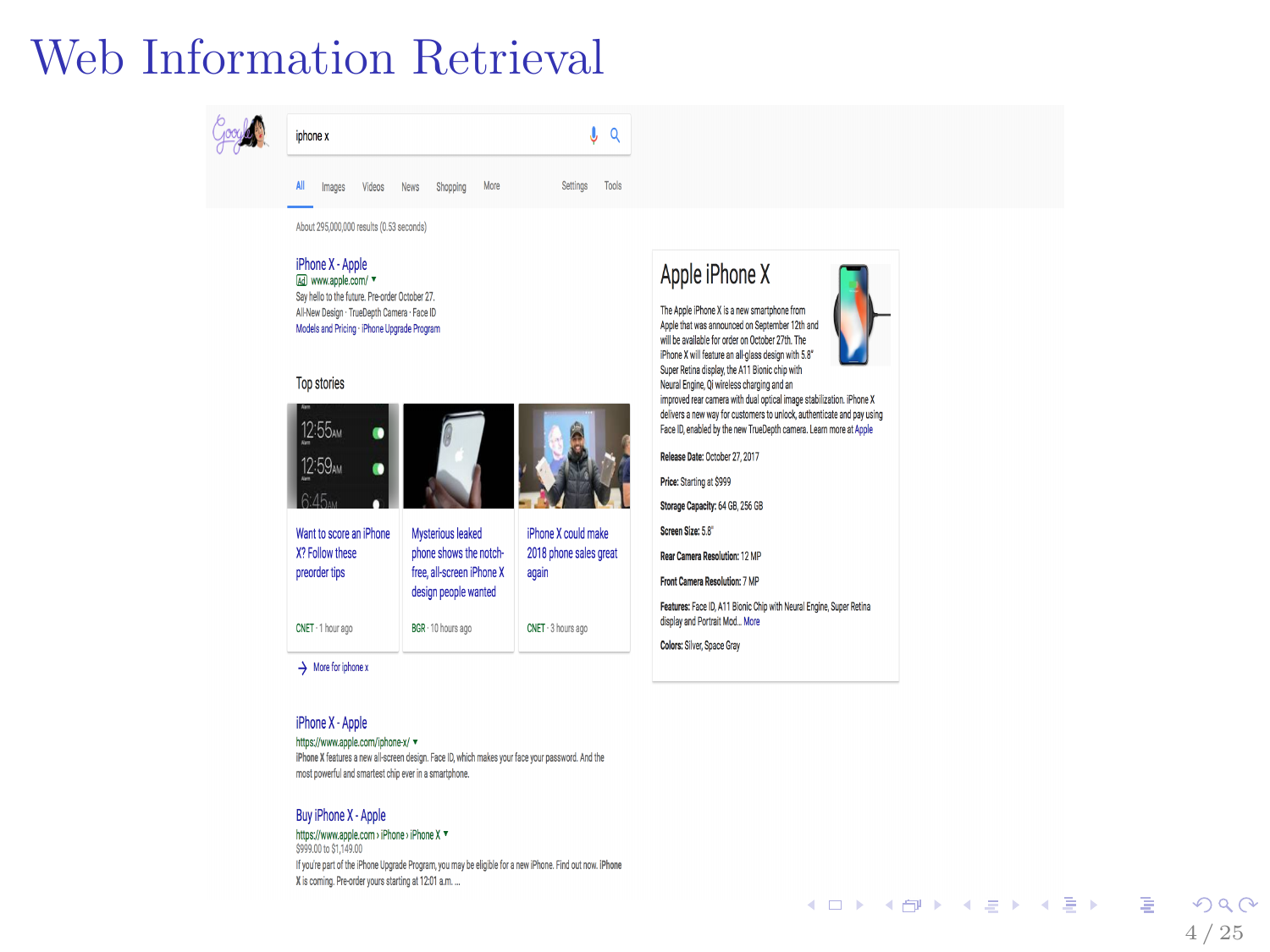## Small Document Information Retrieval

### Latent semantic indexing(LSI)

- $\blacktriangleright$  Derived from SVD.
- Capture latent semantic associations.
- ▶ Cluster documents and terms into concepts.

### LSI on web information retrieval

- $\triangleright$  The computation and storage of SVD is costly.
- $\triangleright$  Susceptible to redundant documents, broken links, and some poor quality documents.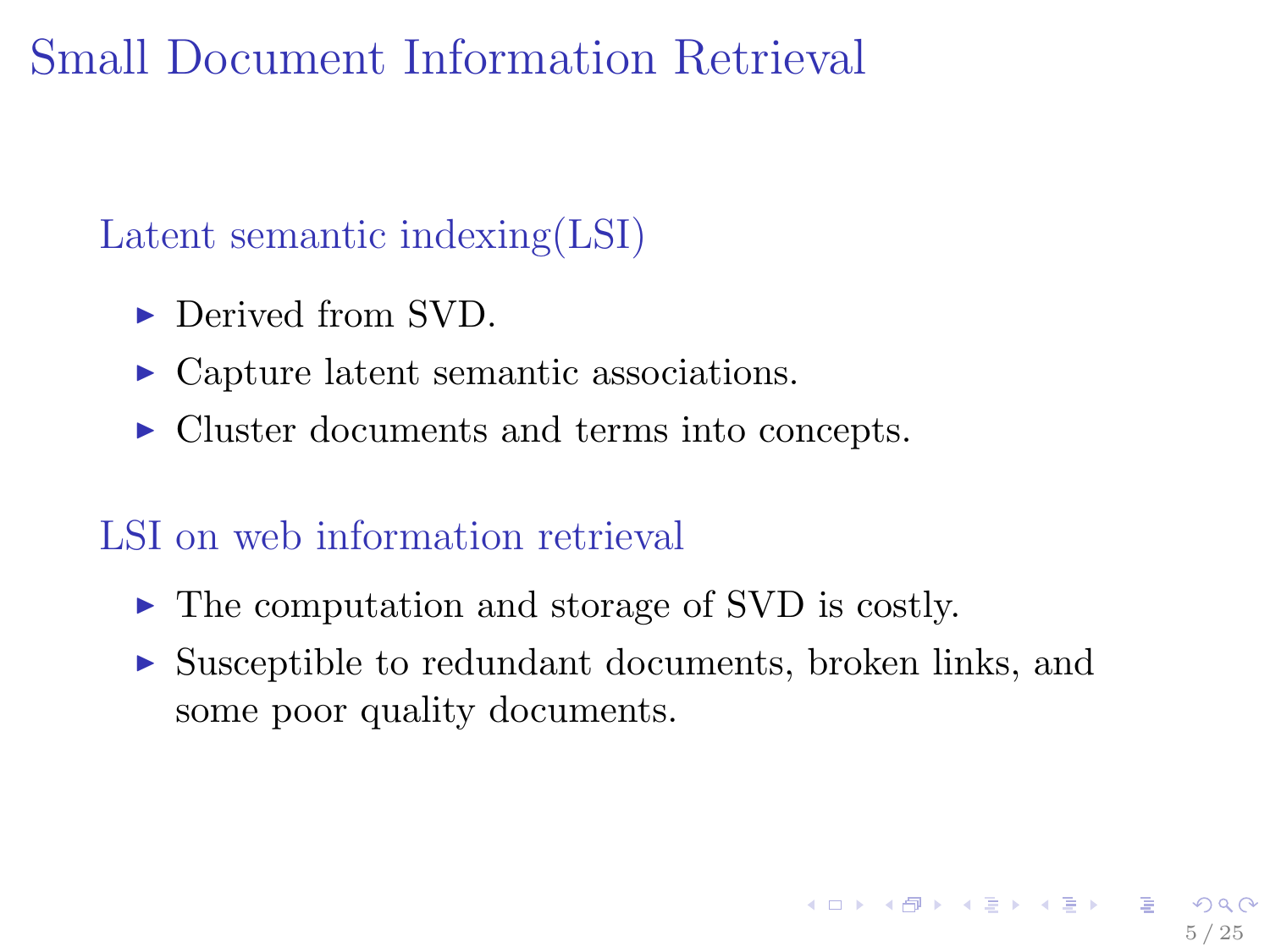# Web Information Retrieval

Goals

- $\blacktriangleright$  Impervious to redundant documents, broken links, and some poor quality documents.
- $\blacktriangleright$  Impervious to spamming.
- If High priority on accuracy and speed.

### Methods

- ► Hypertext Induced Topic Search(HITS)
- $\blacktriangleright$  PageRank
- $\triangleright$  Stochastic approach for link structure analysis (SALSA)

## **Similarity**

► Makes extensive use of Web's unique hyperlink structure.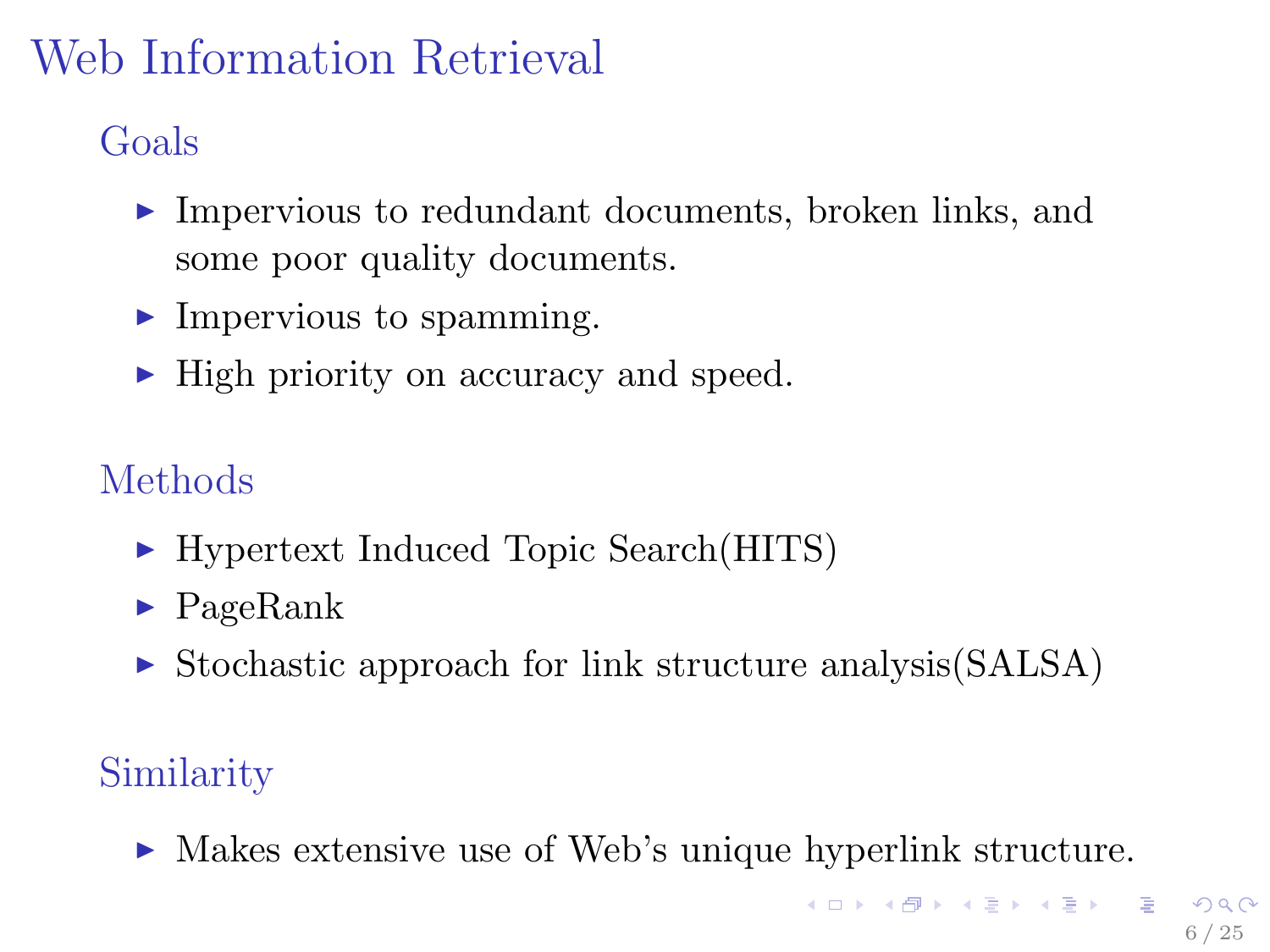## Hyperlink structure

 $\triangleright$  Several documents being connected by hyperlinks.

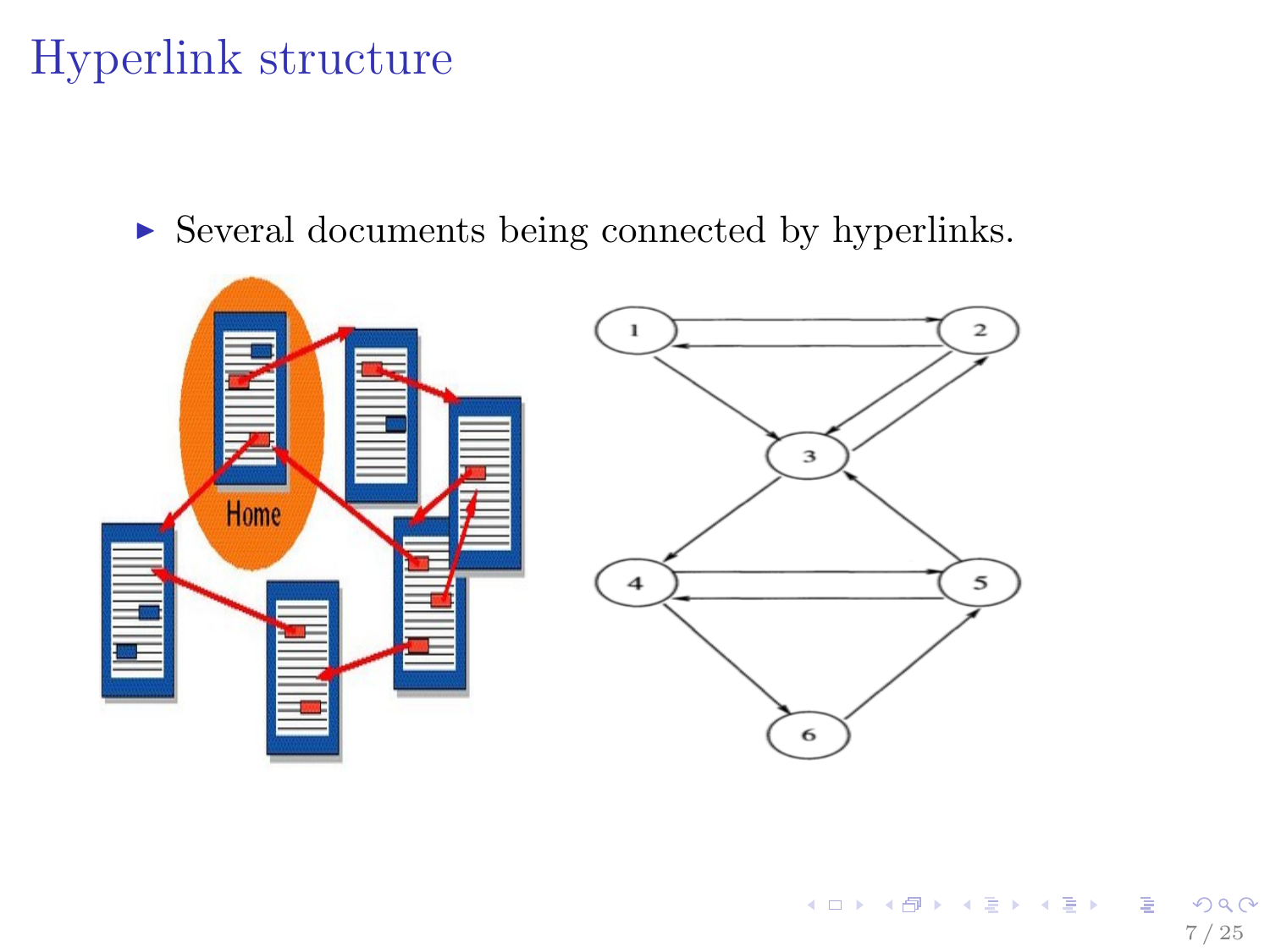## Hypertext Induced Topic Search(HITS)

### Authorities and Hubs

- $\triangleright$  An authority is a document with several inlinks.
- $\triangleright$  A hub is a document with sevaral outlinks.
- <sup>I</sup> A document(webpage) can be both an authority and a hub.

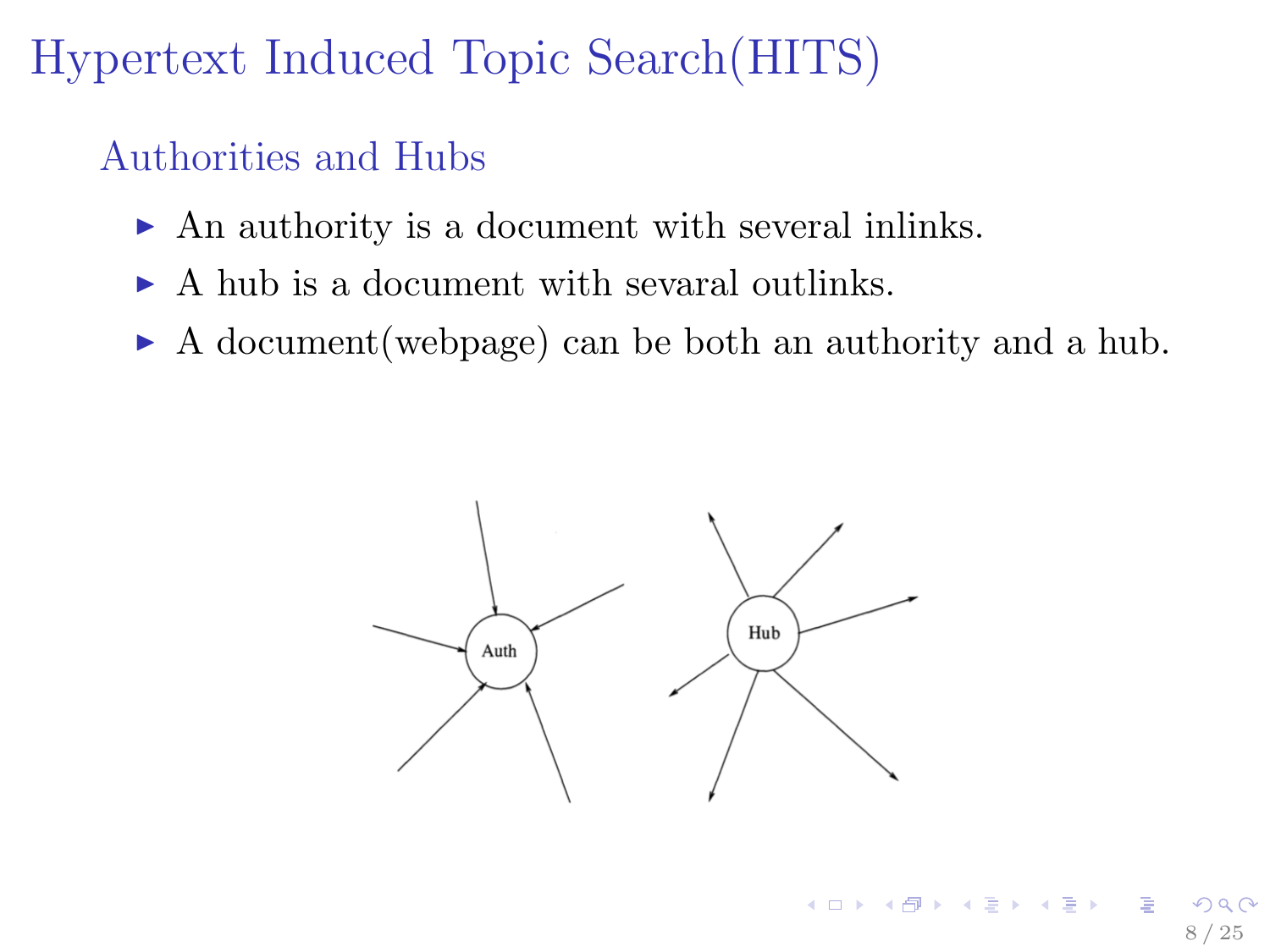Ideas

- $\triangleright$  Good authorities are pointed to by good hubs.
- $\triangleright$  Good Hubs point to good authorities.
- $\blacktriangleright$  Provide an authority score and a hub score for each webpage.

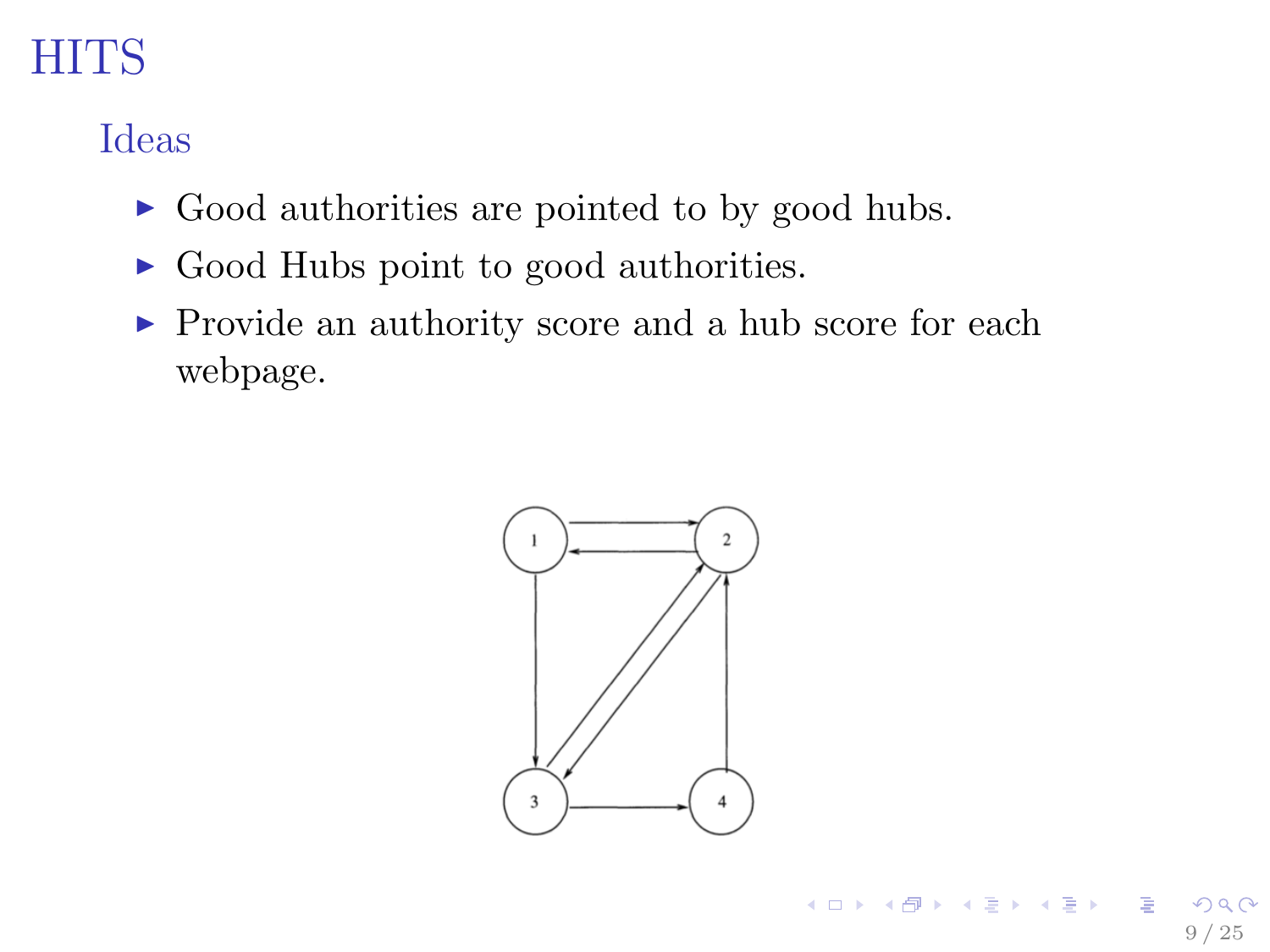### Computation of authority score and hub score

- Authority score for node i:  $x_i$ . Hub score for node i:  $y_i$ .
- Assign an initial score  $x_i^{(0)}$  $i^{(0)}$  and  $y_i^{(0)}$  $i^{(0)}$  and iteratively solve:

$$
x_i^{(k)} = \sum_{j: e_{ji} \in E} y_j^{(k-1)} \quad y_i^{(k)} = \sum_{j: e_{ij} \in E} x_j^{(k)}
$$

10 / 25

K ロ ▶ K 倒 ▶ K 할 ▶ K 할 ▶ ... 할 ...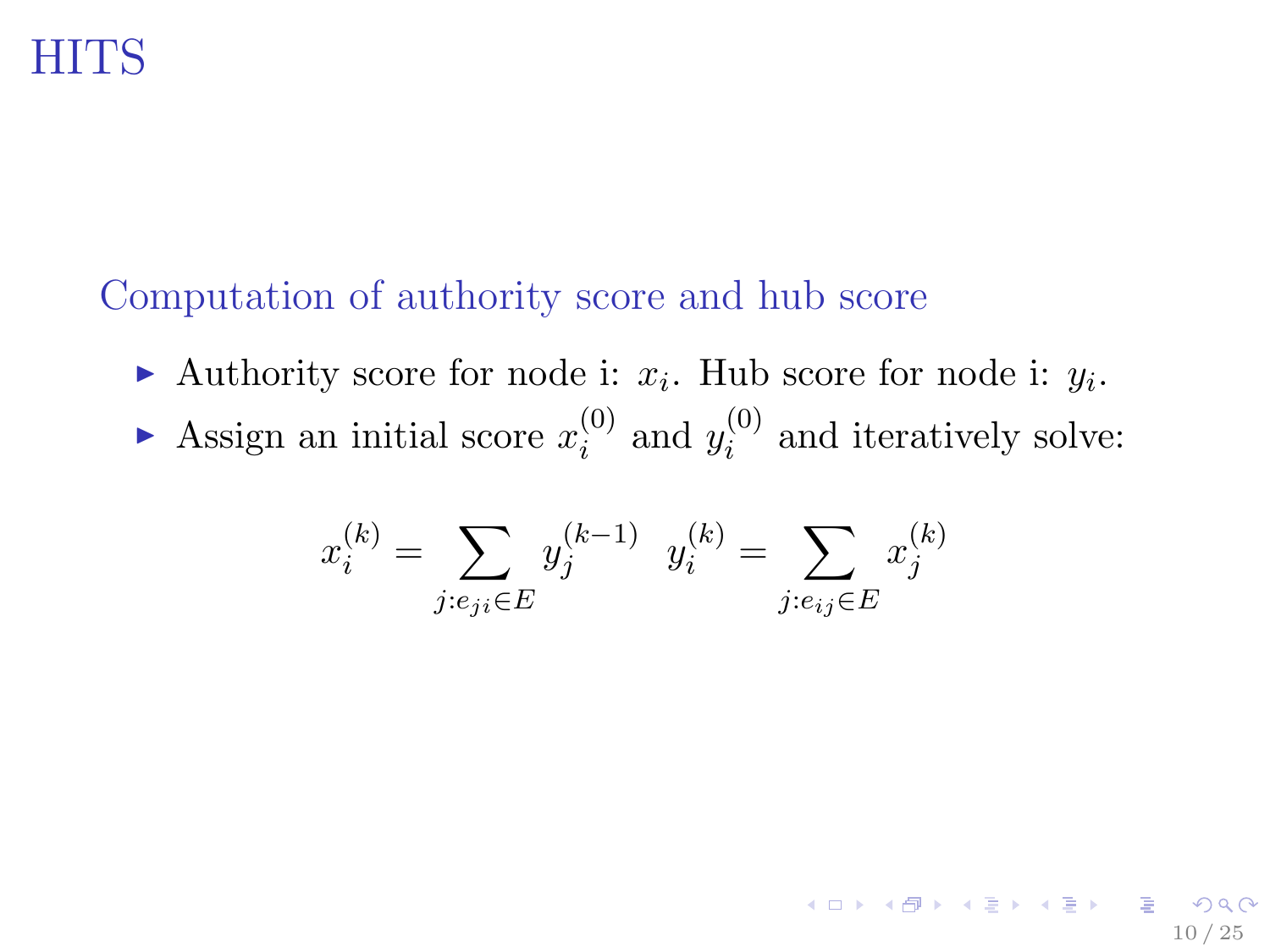=⇒

<span id="page-10-0"></span>

$$
x^{(k)} = L^T y^{(k-1)} \quad y^{(k)} = L x^{(k)}
$$

$$
x^{(k)} = LT L X^{(k-1)}
$$

$$
y^{(k)} = L LT y^{(k-1)}
$$

K ロ ▶ K 御 ▶ K 평 ▶ K 평 ▶ ○ 평 │  $2990$ 11 / 25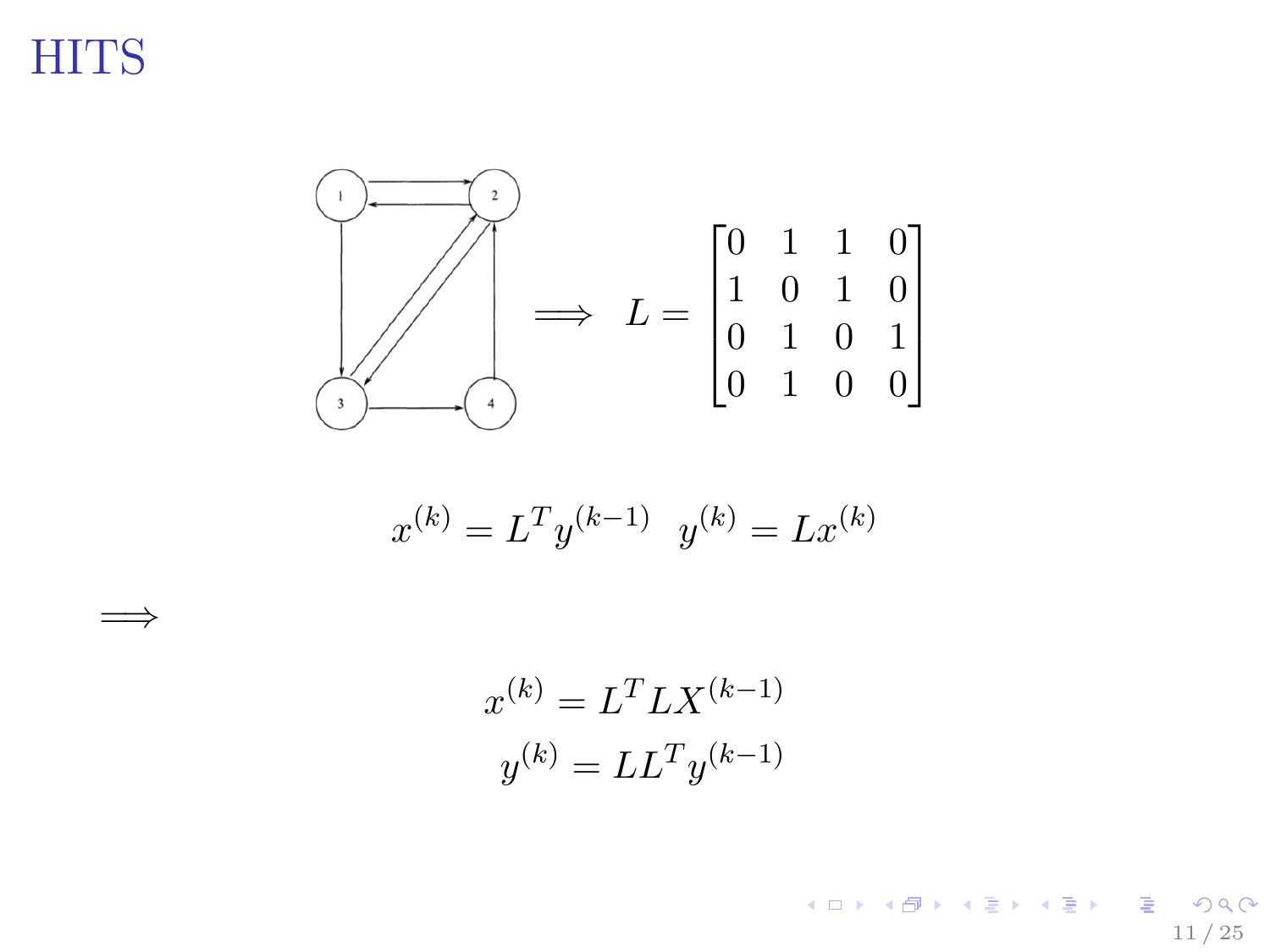$$
x^{(k)} = LT L X^{(k-1)}
$$

$$
y^{(k)} = L LT y^{(k-1)}
$$

- <span id="page-11-0"></span>If  $L^T L$ : authority matrix.  $LL^T$ : hub matrix
- Convergence: with normalization,  $x^{(k)}$  and  $y^{(k)}$  always converges to the dominant eigenvectors of  $L^TL$  and  $LL^T$ , respectively.
- An issue: different choice of initial vector  $x^{(0)}$  and  $y^{(0)}$  may result in different limiting vectors. For example:

$$
x^{(0)} = (1/4, 1/4, 1/4, 1/4)^T \longrightarrow x^{(\infty)} = (1/3, 1/3, 1/3, 1/3)
$$
  

$$
x^{(0)} = (1/4, 1/8, 1/8, 1/2)^T \longrightarrow x^{(\infty)} = (1/2, 1/4, 1/4, 0)
$$

 $\triangleright$  The iterative algorithm can be viewed as an application of using power method to compute the [do](#page-10-0)[mi](#page-12-0)[n](#page-10-0)[an](#page-11-0)[t](#page-12-0) [ei](#page-0-0)[ge](#page-24-0)[nv](#page-0-0)[ect](#page-24-0)[or](#page-0-0)[s.](#page-24-0)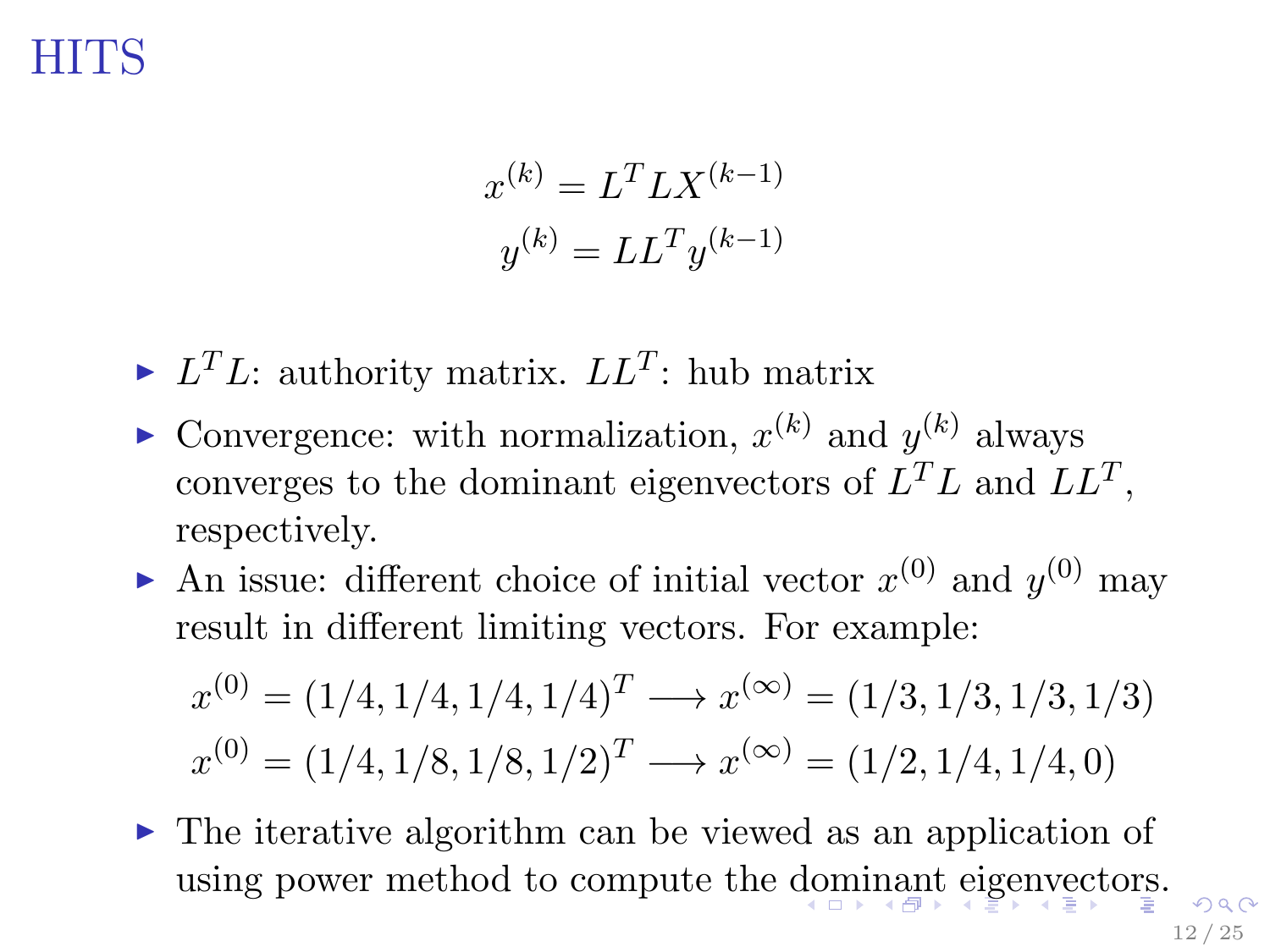## <span id="page-12-0"></span>Strengths and weaknesses of HITS

### Strengths

- $\triangleright$  Provide dual rankings (authority rankings and hub rankings) for each webpage.
- $\triangleright$  Cast the overall web information retrieval problem as a small problem.

#### weaknesses

- $\triangleright$  Query dependence: The hub score and authority score are derived from a local neighborhood graph for each query.
- $\triangleright$  Susceptible to spamming.
- $\blacktriangleright$  Topic drift problem.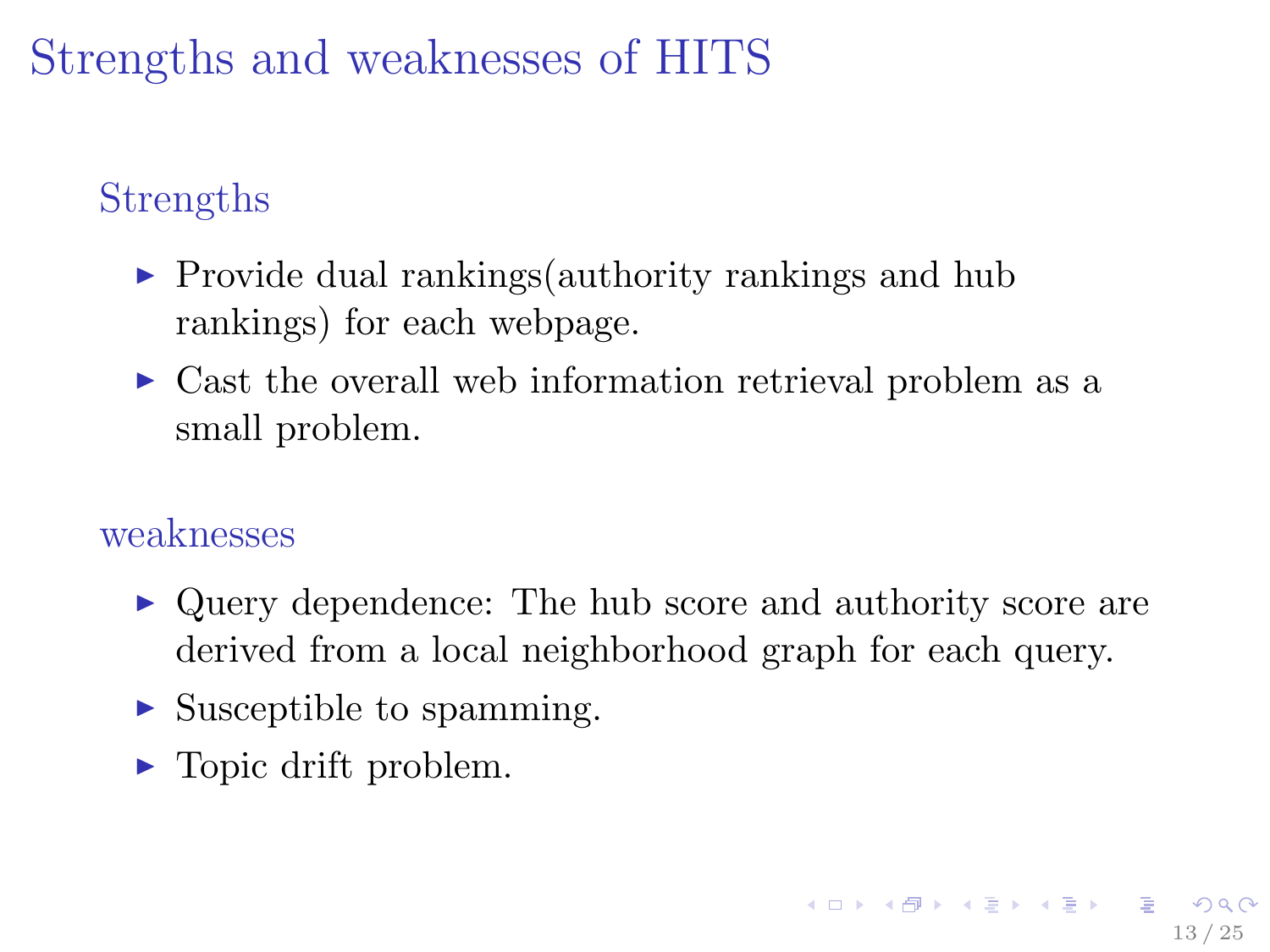### <span id="page-13-0"></span>Background

- ► Created by google founders Larry Page and Sergey Brin.
- ▶ Provided basis for google search tools.

### Idea

- $\triangleright$  Provide an importance score(ranking) for each page on the web.
- ► The importance score is determined by "votes" from other pages.

14 / 25

**KOR KORKADA KORKADA KOR**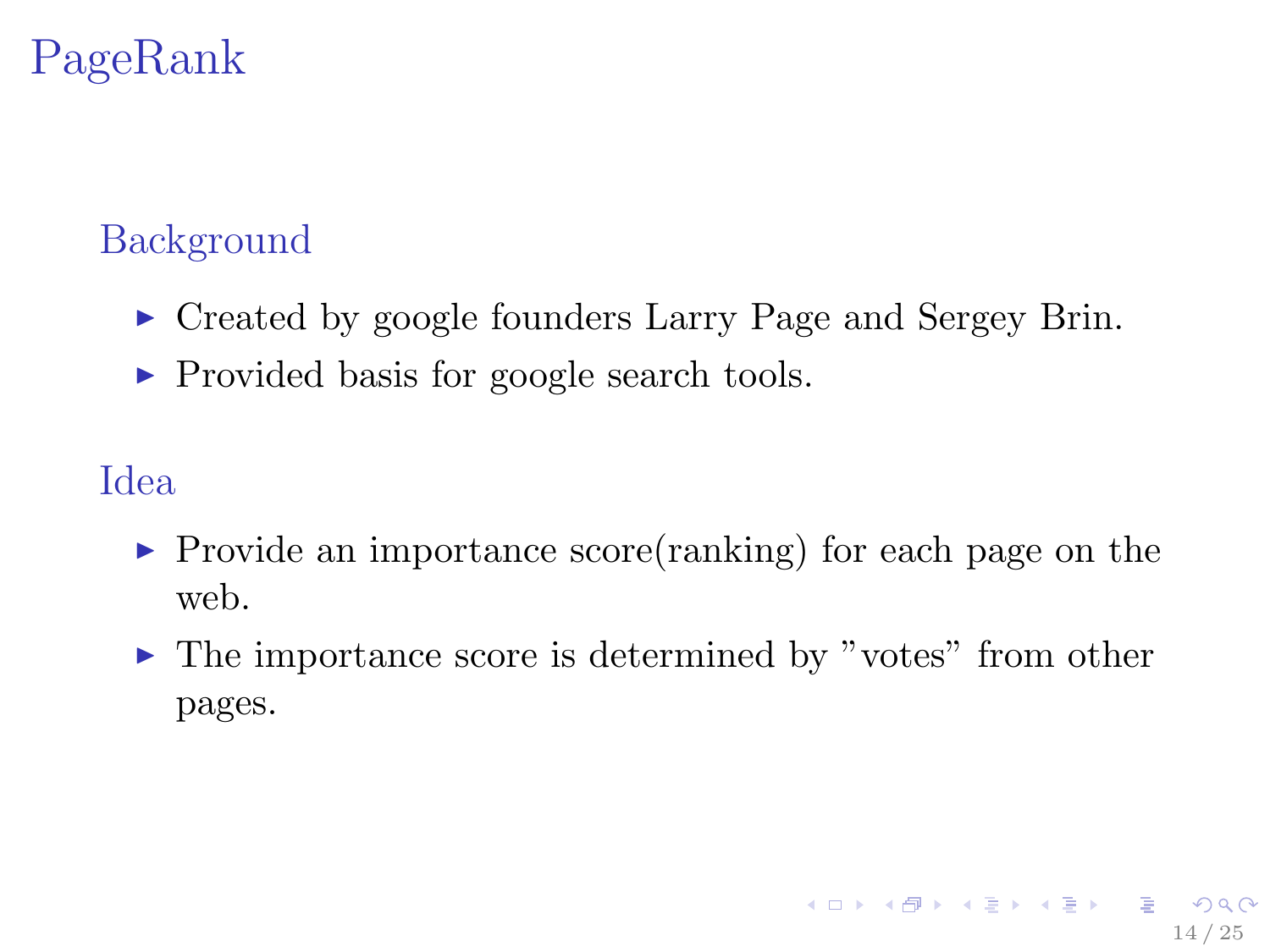<span id="page-14-0"></span>

- $\triangleright$  Votes from important sites should carry more weight than votes from less important sites.
- $\triangleright$  The significance of a vote from any source should be scaled by the number of sites the source is [vot](#page-13-0)i[n](#page-15-0)[g](#page-13-0) [to](#page-14-0)[.](#page-15-0)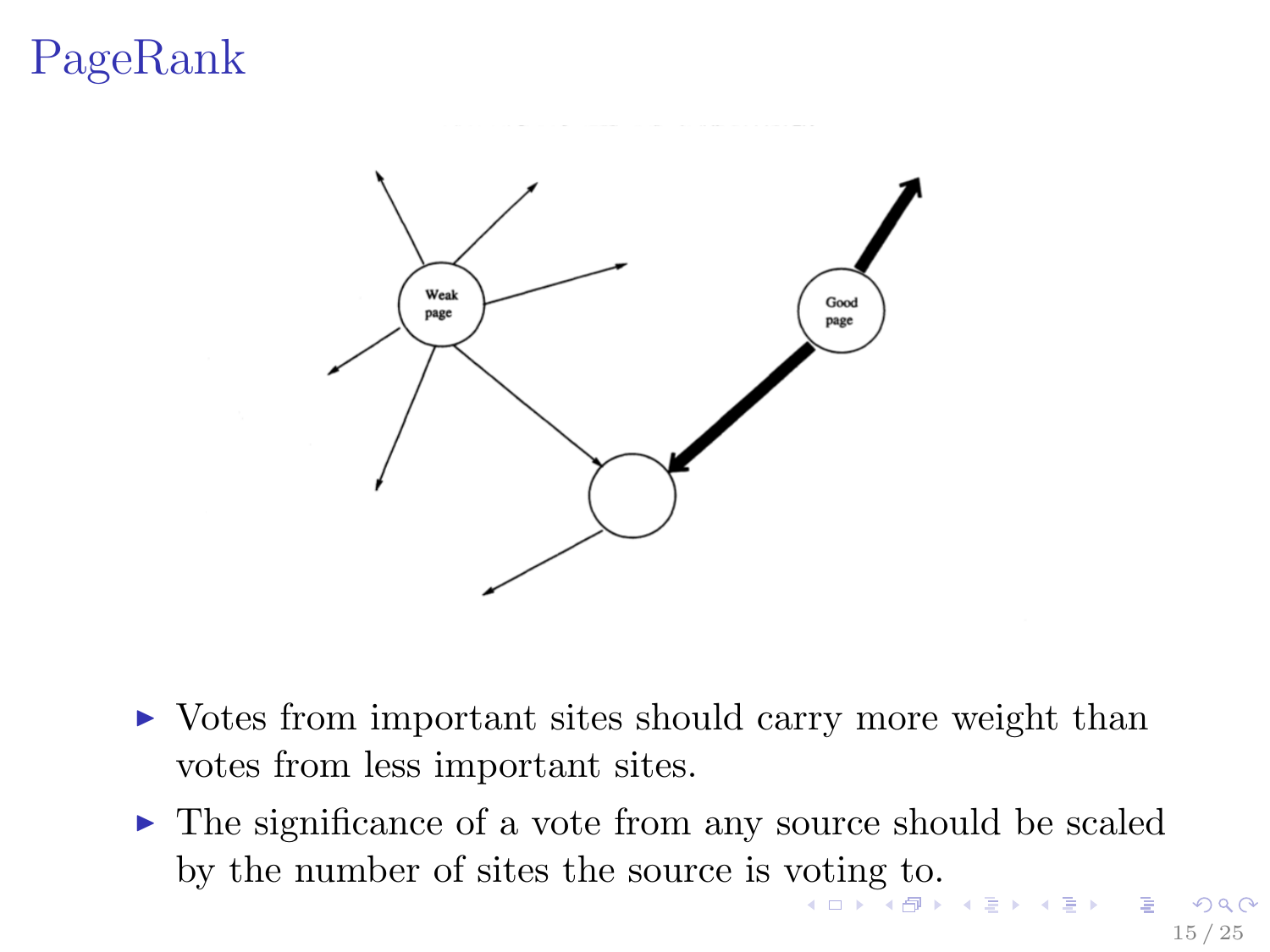<span id="page-15-0"></span> $\triangleright$  PageRank importance score of a given page p is defined as:

$$
r(P) = \sum_{Q \in B_p} \frac{r(Q)}{|Q|}
$$

where  $B_p = \{$ all pages pointing to p $\}, |Q| =$  number of out links from Q

If we have n webpages  $P_1, P_2, \dots, P_n$ , initialize  $r^{(0)}(P_i) = \frac{1}{n}$ and iteratively compute  $r(P_i)$  by:

$$
r^{(k)}(P) = \sum_{Q \in B_{p_i}} \frac{r^{(k-1)}(Q)}{|Q|}
$$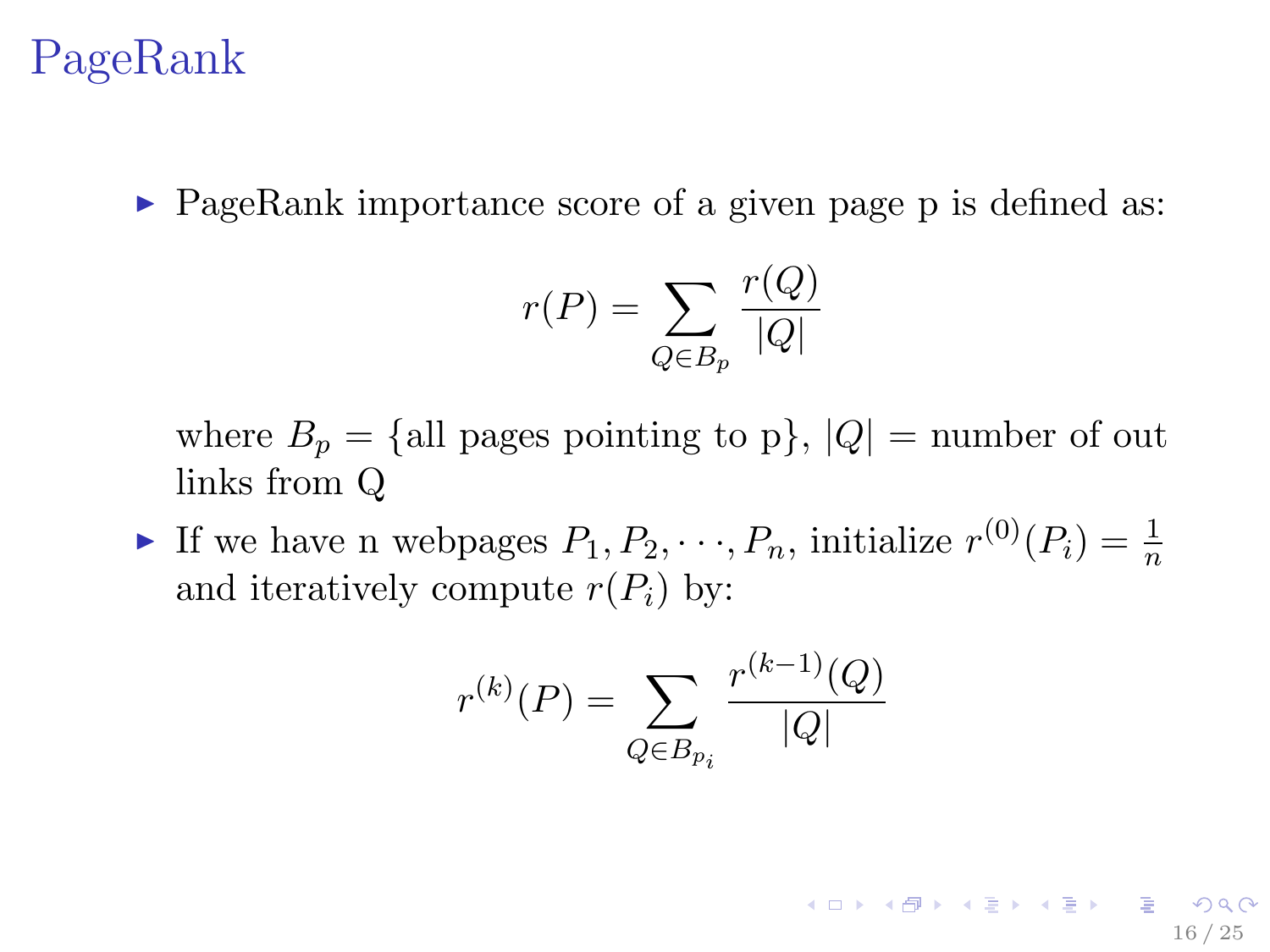Set

$$
\pi^{(k)}^{T} = (r^{(k)}(P_1), r^{(k)}(P_2), \cdots, r^{(k)}(P_n)),
$$

then solving PageRank importance score is to iteratively compute:

$$
\pi^{(k)}^T = \pi^{(k-1)}^T P \tag{1}
$$

17 / 25

K ロ K イ団 K K モ X K モ X モ コ モ ー イワ Q Q Q

where

$$
(P)_{ij} = \begin{cases} 1/|P_i| & if P_i \text{ links to } P_j, \\ 0 & otherwise \end{cases}
$$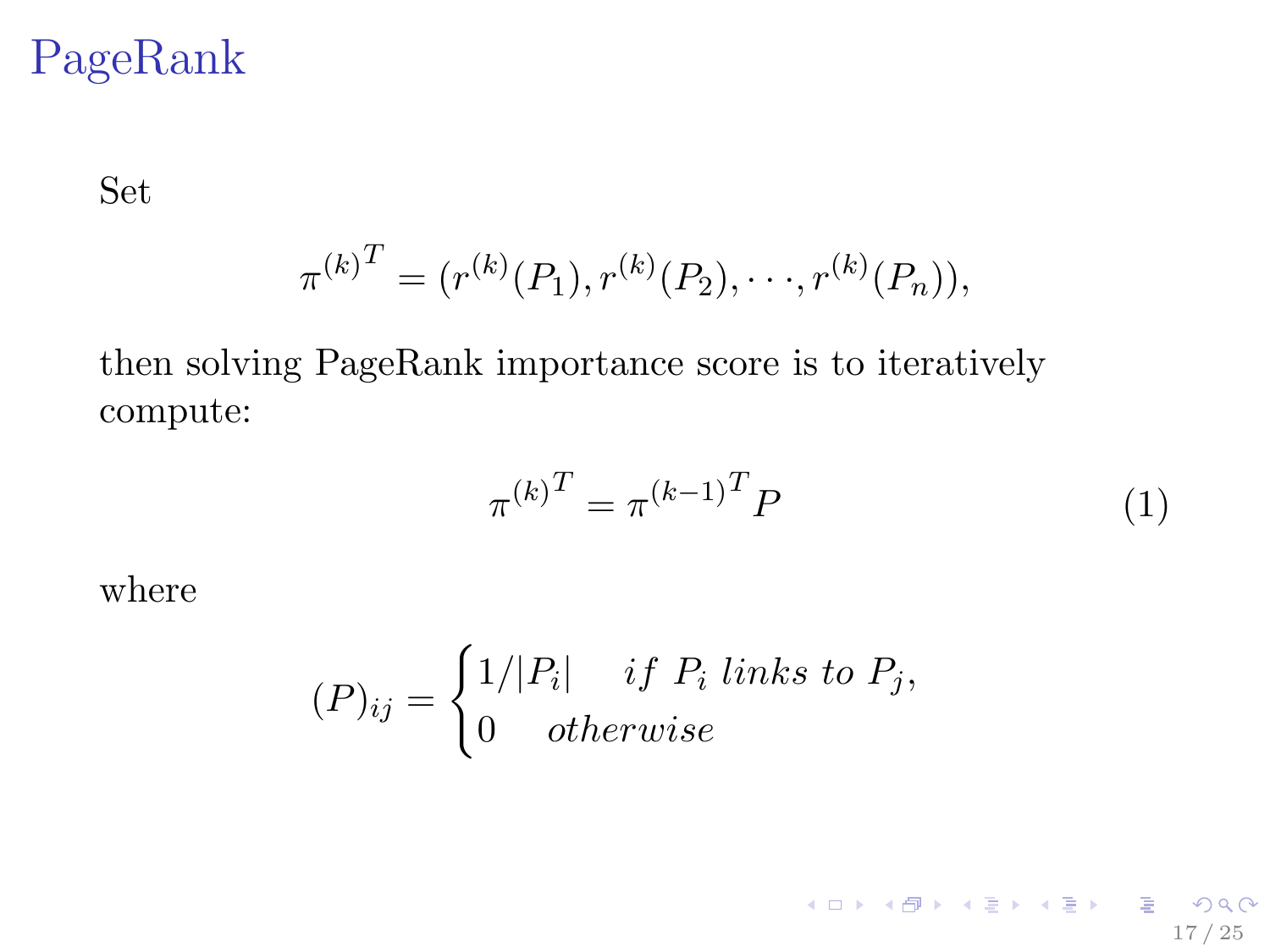- $\triangleright$  Under some weak assumptions, the PageRank iteration (1) represents a random walk on the graph.
- $\blacktriangleright \pi^{(k)}$  converges to the stationary distribution of the random walk.
- $\triangleright$  Google intuitively characterizes the PageRank value of each site as the long-run proportion of time spent at that site by a Web surfer eternally clicking on links at random.

### Adjustment of P in practice

- Replace zero row with  $\mathbb{1}^T/n$  to make P a stochastic matrix.
- $\triangleright$  Adjust P to be irreducible to assure the unique convergence the random walk.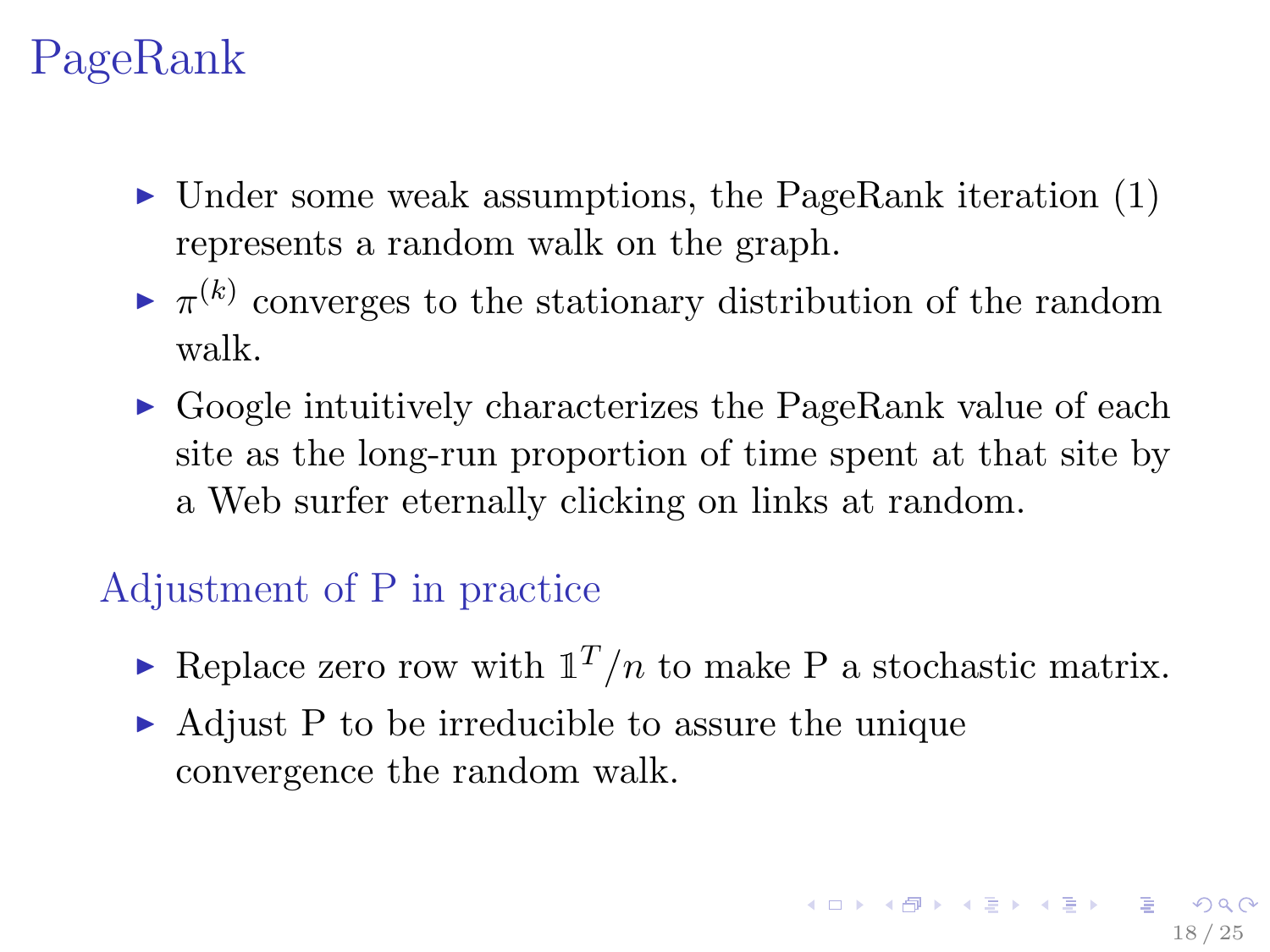## A PageRank Example

 $\overline{a}$  $0 \frac{1}{2}$   $\sqrt{ }$  $rac{1}{2}$  0 0 0 0 0 0 0 0 0  $\overline{\phantom{a}}$   $\frac{1}{3}$  0 0  $\frac{1}{3}$  0  $\implies P =$   $0 \t 0 \t 0 \t \frac{1}{2}$   $\mathbf{5}$  $0 \t 0 \t 0 \t 1 \t 2 \t 1$  $\begin{smallmatrix}0 & 0 & 0 & 0 & 2 & 0 & 2\\0 & 0 & 0 & 1 & 0 & 0\end{smallmatrix}$  $0 \frac{1}{2}$   $\frac{1}{2}$  0 0 0  $\sqrt{ }$  $\sqrt{ }$  

 $\bar{P} =$   $\begin{matrix} 6 & 6 & 6 & 6 & 6 \\ 1 & 1 & 0 & 0 & 1 \\ 0 & 0 & 0 & 0 & 0 \end{matrix}$   $\frac{1}{3}$  0 0  $\frac{1}{3}$  0  $\begin{matrix} 0 & 0 & 0 & 0 & \frac{1}{2} \end{matrix}$   $0 \t 0 \t 0 \t 0 \t 1$ <br>  $0 \t 0 \t 1$ <br>  $\frac{1}{2}$ <br>  $0 \t 1$  $\begin{smallmatrix}0&0&0&\frac{1}{2}&0&\frac{1}{2}\0&0&0&1&0&0\end{smallmatrix}$  $\begin{array}{c|c} \hline \quad \quad & \quad \quad & \quad \quad \\ \hline \quad \quad & \quad \quad & \quad \quad \\ \hline \quad \quad & \quad \quad & \quad \quad \\ \hline \quad \quad & \quad \quad & \quad \quad \\ \hline \end{array}$  $\bar{\bar{P}} =$  60 15 15 60 60 60<br>1 1 1 1 1 1  $\frac{6}{19}$   $\frac{6}{19}$   $\frac{6}{1}$   $\frac{6}{1}$   $\frac{6}{19}$   $\frac{6}{1}$  <u>19</u> <u>19</u>  $\frac{60}{1}$   $\frac{60}{1}$   $\frac{60}{1}$   $\frac{60}{1}$   $\frac{60}{7}$   $\frac{60}{7}$   $\frac{50}{1}$   $\frac{60}{1}$   $\frac{60}{1}$   $\frac{60}{7}$   $\frac{15}{1}$   $\frac{15}{7}$   $\hat{1}$   $\begin{matrix} 50 & 60 & 60 & 15 & 60 & 15 \\ 1 & 1 & 1 & 11 & 1 & 1 \end{matrix}$   $\begin{array}{c|c} \hline \quad \quad & \quad \quad & \quad \quad \\ \hline \quad \quad & \quad \quad & \quad \quad \\ \hline \quad \quad & \quad \quad & \quad \quad \\ \hline \quad \quad & \quad \quad & \quad \quad \\ \hline \end{array}$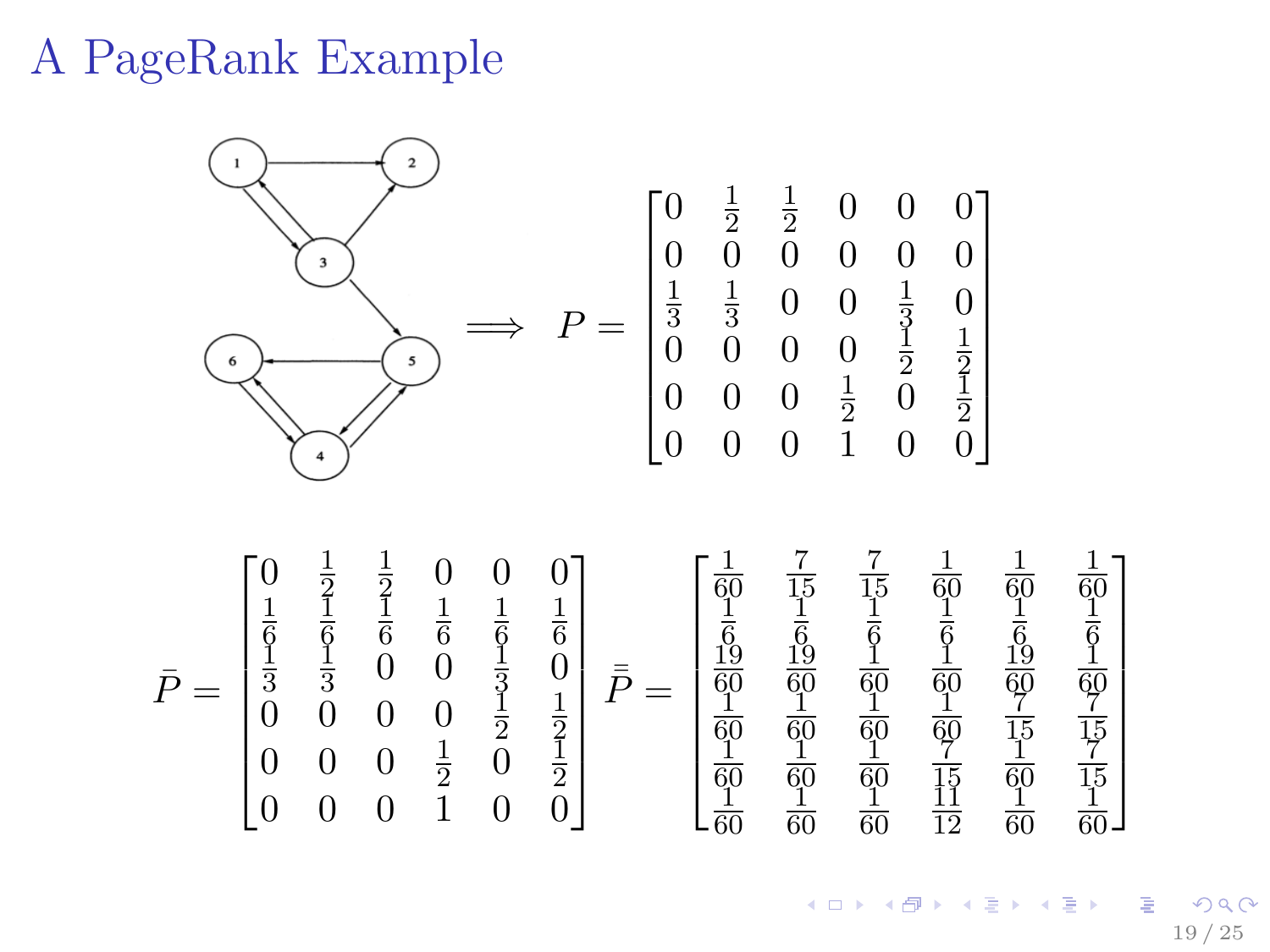## A PageRank Example

The stationary vector(PageRank vector) is:

 $\pi^T=(0.03721, 0.05396, 0.04151, 0.3751, 0.206, 0.2862)$ 

• A query: term1 and term2  
\n
$$
term1 \rightarrow doc 1, doc 4, doc 6
$$
\n
$$
term2 \rightarrow doc 1, doc 3
$$

- $\triangleright$  The relevancy set for this query on term1 and term2 is  ${1,3,4,6}$
- Document 4 is most important, followed by document 6, 3, and 1.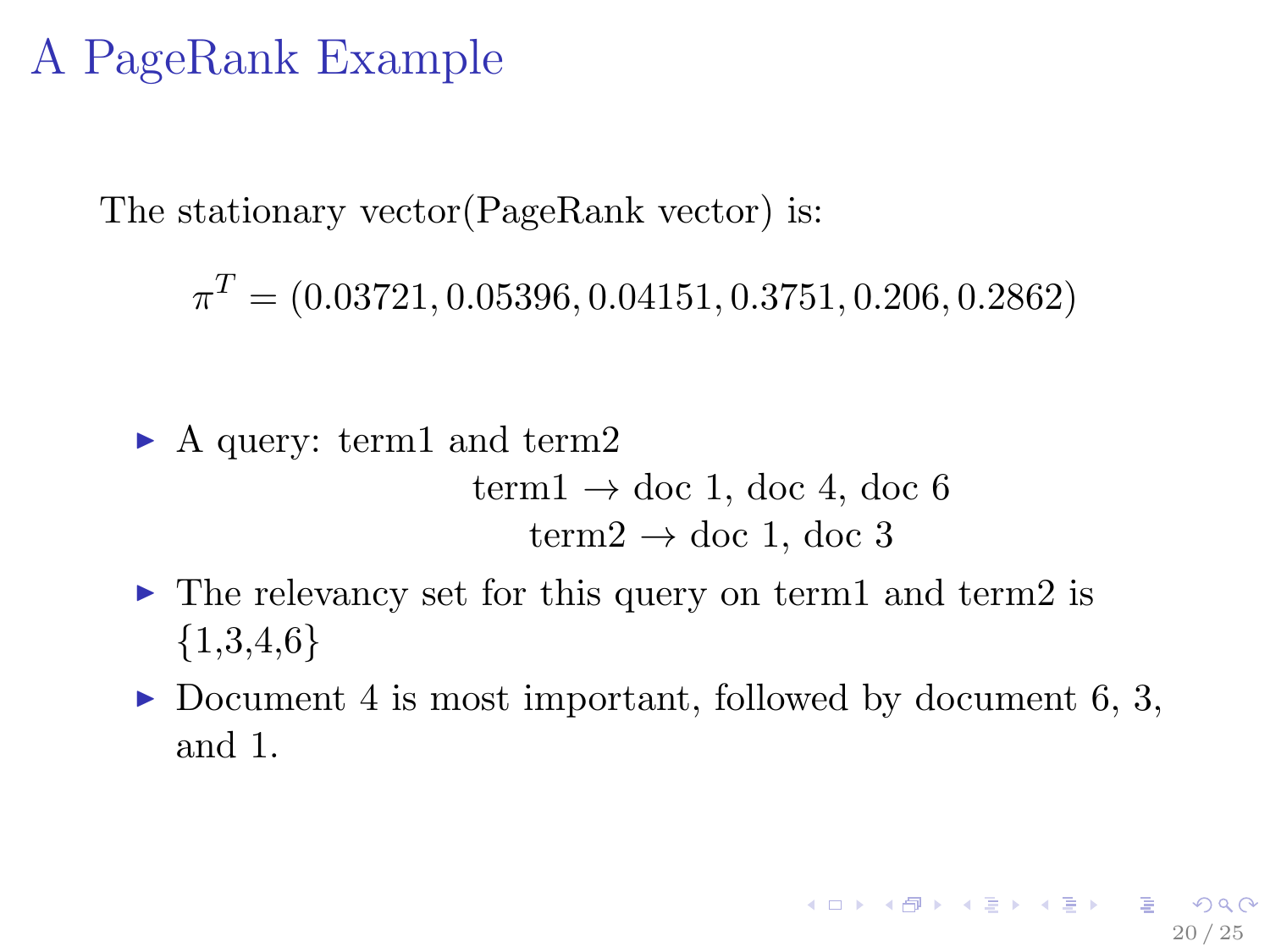Strengths and Weaknesses of PageRank

## Strengths

 $\triangleright$  Query Independent. PageRank is a global measure.

21 / 25

K ロ ▶ K 레 ▶ K 코 ▶ K 코 ▶ 『코 』 900

 $\blacktriangleright$  Imperviousness to spamming.

### Weaknesses

 $\blacktriangleright$  Topic drift problem.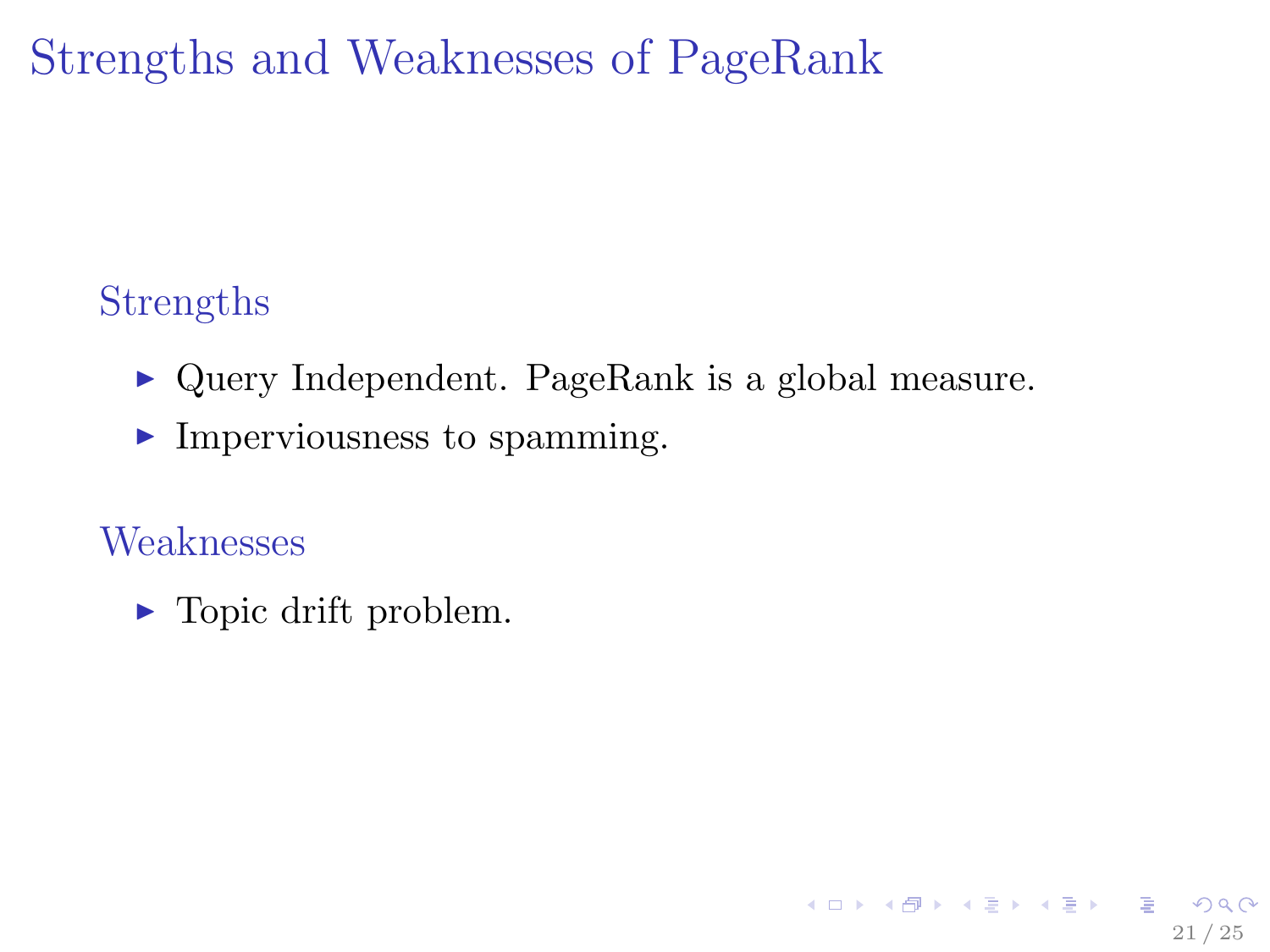The Stochastic Approach for Link Structure Analysis(SALSA)

- ► A combination of ideas from HITS and PageRank
- $\triangleright$  Both hub and authority scores are created(like HITS).
- $\triangleright$  Scores are created through Markov chains(like PageRank).
- $\triangleright$  A hub Markov Chain with transition probability matrix H and an authority Markov Chain with transition probability matrix A.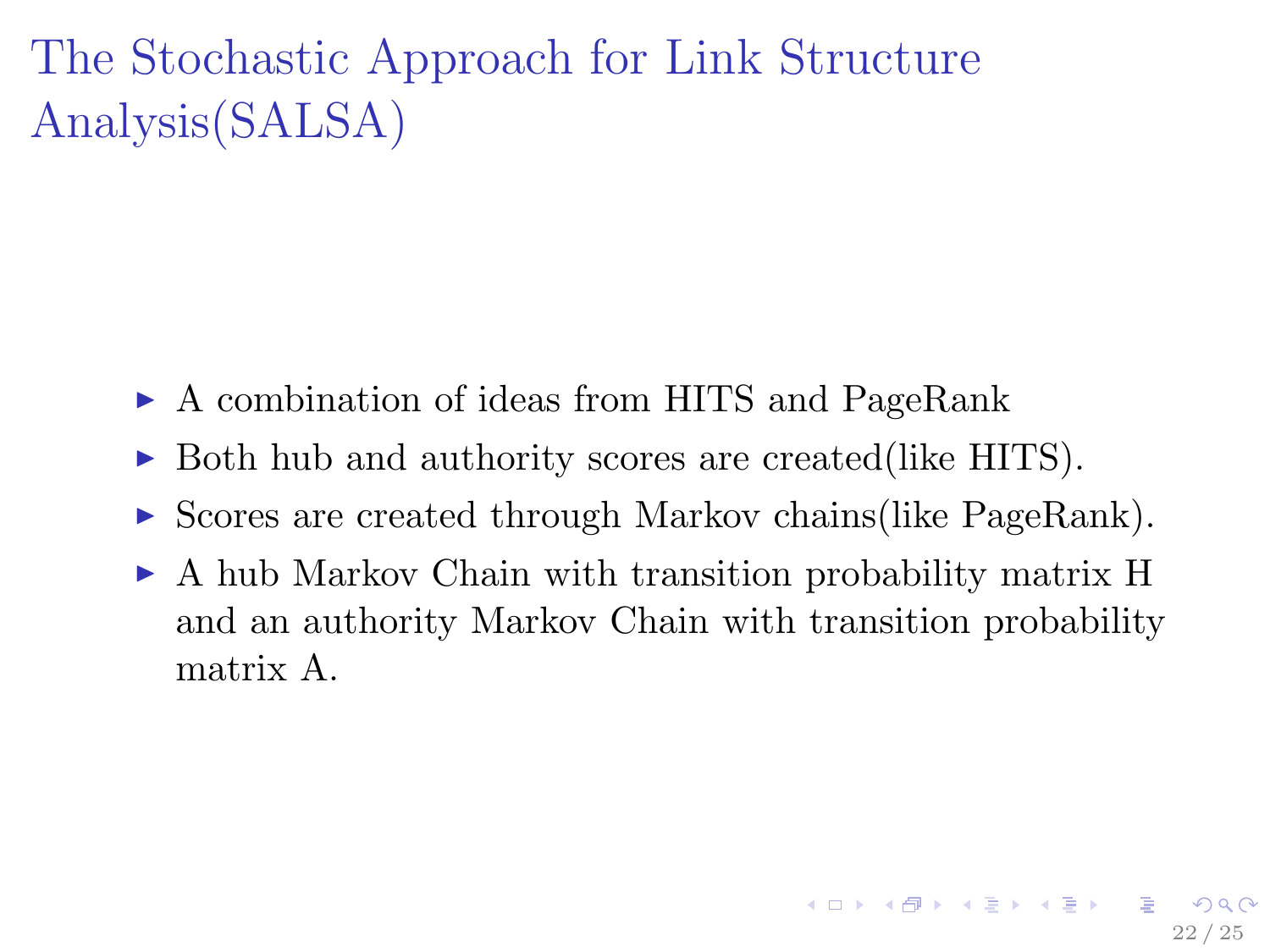## An Example of SALSA

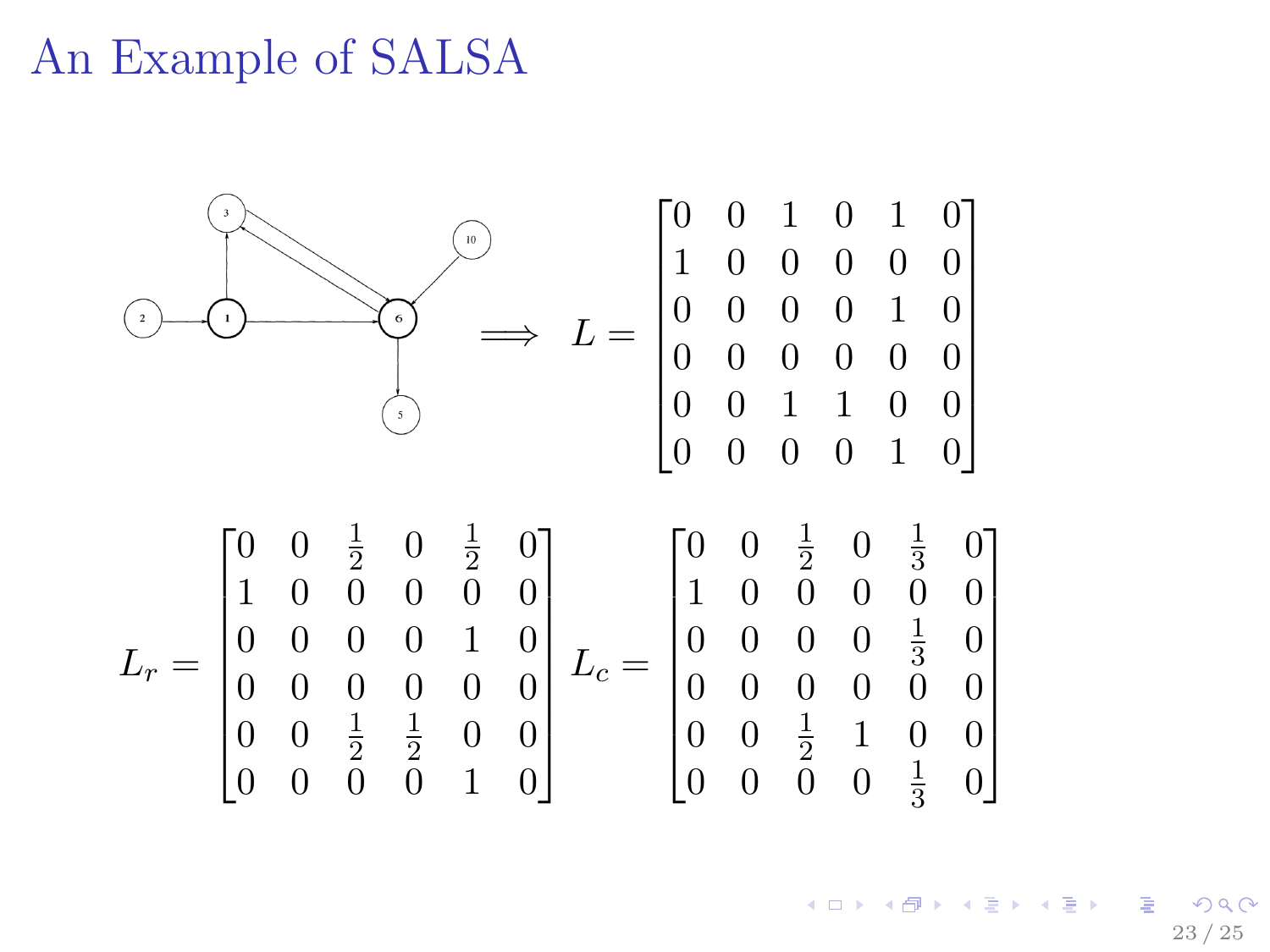## An Example of SALSA

$$
L_r L_c^T = \begin{bmatrix} \frac{5}{12} & 0 & \frac{2}{12} & 0 & \frac{3}{12} & \frac{2}{12} \\ 1 & 0 & 0 & 0 & 0 & 0 \\ 0 & 1 & 0 & 0 & 0 & 0 \\ \frac{1}{3} & 0 & \frac{1}{3} & 0 & 0 & \frac{1}{3} \\ 0 & 0 & 0 & 0 & 0 & 0 \\ \frac{1}{3} & 0 & \frac{1}{3} & 0 & 0 & \frac{1}{3} \end{bmatrix} L_c^T L_r = \begin{bmatrix} 1 & 0 & 0 & 0 & 0 & 0 \\ 0 & 0 & 0 & 0 & 0 & 0 \\ 0 & 0 & \frac{1}{2} & \frac{1}{4} & \frac{1}{4} & 0 \\ 0 & 0 & \frac{1}{2} & \frac{1}{2} & 0 & 0 \\ 0 & 0 & \frac{1}{6} & 0 & \frac{5}{6} & 0 \\ 0 & 0 & 0 & 0 & 0 & 0 \end{bmatrix}
$$

Take the nonzero columns and rows of  $L_r L_c^T$  to form H. Take the nonzero columns and rows of  $L_c L_r^T$  to form A

$$
\implies H = \begin{bmatrix} \frac{5}{12} & 0 & \frac{2}{12} & \frac{3}{12} & \frac{2}{12} \\ 0 & 1 & 0 & 0 & 0 \\ \frac{1}{3} & 0 & \frac{1}{3} & 0 & \frac{1}{3} \\ \frac{1}{4} & 0 & 0 & \frac{3}{4} & 0 \\ \frac{1}{3} & \frac{1}{3} & 0 & 0 & \frac{1}{3} \end{bmatrix} A = \begin{bmatrix} 1 & 0 & 0 & 0 \\ 0 & \frac{1}{2} & \frac{1}{4} & \frac{1}{4} \\ 0 & \frac{1}{2} & \frac{1}{2} & 0 \\ 0 & \frac{1}{6} & 0 & \frac{5}{6} \end{bmatrix}
$$

24 / 25